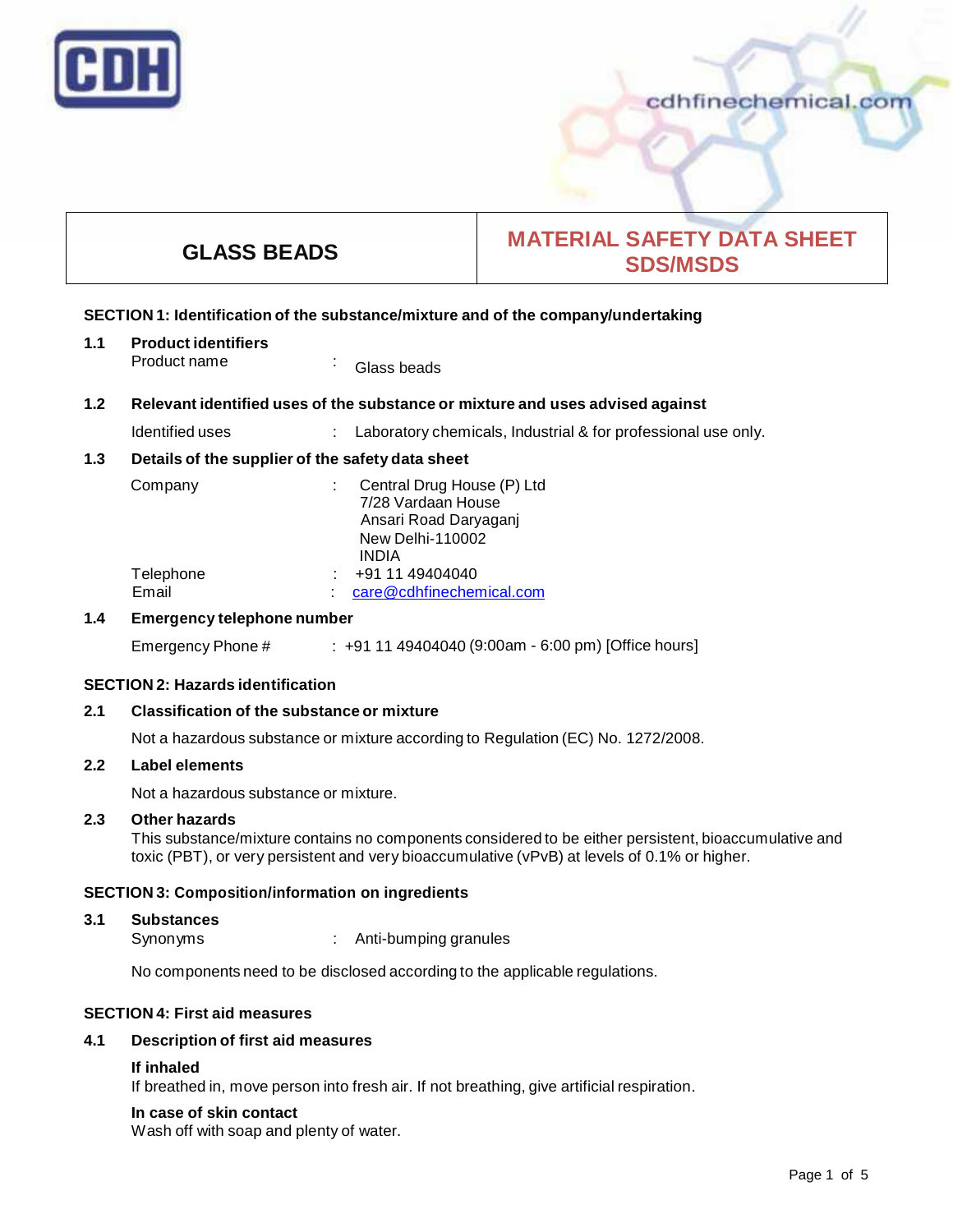## **In case of eye contact**

Flush eyes with water as a precaution.

#### **If swallowed**

Never give anything by mouth to an unconscious person. Rinse mouth with water.

#### **4.2 Most important symptoms and effects, both acute and delayed**

The most important known symptoms and effects are described in the labelling (see section 2.2) and/or in section 11

**4.3 Indication of any immediate medical attention and special treatment needed** No data available

#### **SECTION 5: Firefighting measures**

**5.1 Extinguishing media**

#### **Suitable extinguishing media**

Use water spray, alcohol-resistant foam, dry chemical or carbon dioxide.

- **5.2 Special hazards arising from the substance ormixture** Carbon oxides
- **5.3 Advice for firefighters** Wear self-contained breathing apparatus for firefighting if necessary.
- **5.4 Further information** No data available

#### **SECTION 6: Accidentalrelease measures**

- **6.1 Personal precautions, protective equipment and emergency procedures** Avoid dust formation. Avoid breathing vapours, mist or gas. For personal protection see section 8.
- **6.2 Environmental precautions** No special environmental precautions required.
- **6.3 Methods and materials for containment and cleaning up** Sweep up and shovel. Keep in suitable, closed containers for disposal.
- **6.4 Reference to other sections** For disposal see section 13.

#### **SECTION 7: Handling and storage**

#### **7.1 Precautions for safe handling** Provide appropriate exhaust ventilation at places where dust is formed. For precautions see section 2.2.

- **7.2 Conditions for safe storage, including any incompatibilities** Store in cool place. Keep container tightly closed in a dry and well-ventilated place. Storage class (TRGS 510): Non Combustible Solids
- **7.3 Specific end use(s)** Apart from the uses mentioned in section 1.2 no other specific uses are stipulated

#### **SECTION 8: Exposure controls/personal protection**

**8.1 Control parameters**

#### **8.2 Exposure controls**

**Appropriate engineering controls** General industrial hygiene practice.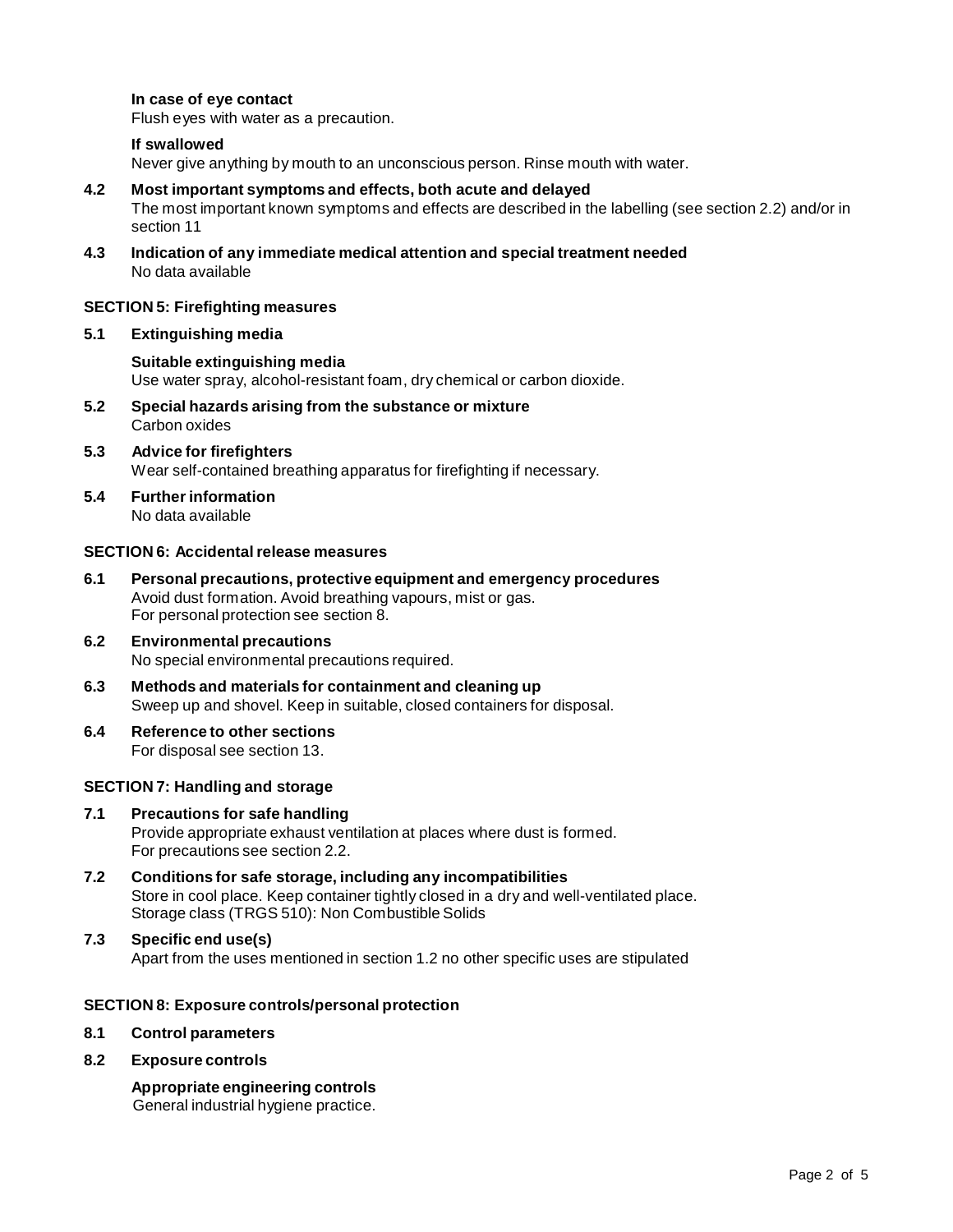# **Personal protective equipment**

# **Eye/face protection**

Use equipment for eye protection tested and approved under appropriate government standards such as NIOSH (US) or EN 166(EU).

# **Skin protection**

Handle with gloves. Gloves must be inspected prior to use. Use proper glove removal technique (without touching glove's outer surface) to avoid skin contact with this product. Dispose of contaminated gloves after use in accordance with applicable laws and good laboratory practices. Wash and dry hands.

# **Body Protection**

Choose body protection in relation to its type, to the concentration and amount of dangerous substances, and to the specific work-place., The type of protective equipment must be selected according to the concentration and amount of the dangerous substance at the specific workplace.

# **Respiratory protection**

Respiratory protection is not required. Where protection from nuisance le (EN 143) dust masks. Use respirators and components tested and approved under appropriate government standards such as NIOSH (US) or CEN (EU).

#### **Control of environmental exposure**

No special environmental precautions required.

# **SECTION 9: Physical and chemical properties**

# **9.1 Information on basic physical and chemical properties**

| a) | Appearance                                         | Form: solid       |
|----|----------------------------------------------------|-------------------|
| b) | Odour                                              | No data available |
| c) | <b>Odour Threshold</b>                             | No data available |
| d) | рH                                                 | No data available |
| e) | Melting point/freezing<br>point                    | No data available |
| f) | Initial boiling point and<br>boiling range         | No data available |
| g) | Flash point                                        | No data available |
| h) | Evaporation rate                                   | No data available |
| i) | Flammability (solid, gas)                          | No data available |
| j) | Upper/lower<br>flammability or<br>explosive limits | No data available |
| k) | Vapour pressure                                    | No data available |
| I) | Vapour density                                     | No data available |
| m) | Relative density                                   | No data available |
| n) | Water solubility                                   | No data available |
| O) | Partition coefficient: n-<br>octanol/water         | No data available |
| p) | Auto-ignition<br>temperature                       | No data available |
| q) | Decomposition<br>temperature                       | No data available |
| r) | Viscosity                                          | No data available |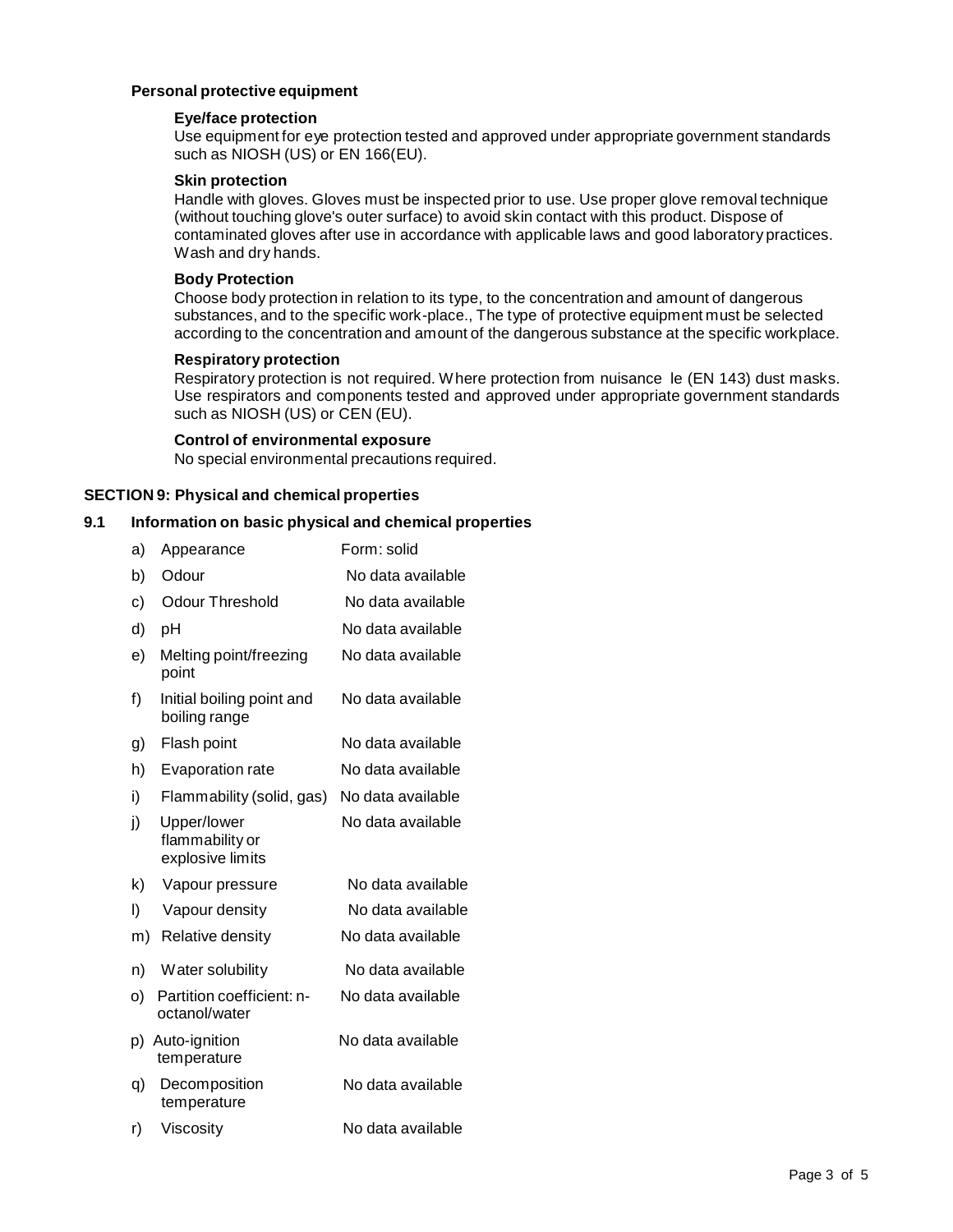- s) Explosive properties No data available
- t) Oxidizing properties No data available
- **9.2 Other safety information** No data available

#### **SECTION 10: Stability and reactivity**

- **10.1 Reactivity** No data available
- **10.2 Chemical stability** Stable under recommended storage conditions.
- **10.3 Possibility of hazardous reactions** No data available
- **10.4 Conditions to avoid** No data available
- **10.5 Incompatible materials** Strong oxidizing agents

#### **10.6 Hazardous decomposition products** Hazardous decomposition products formed under fire conditions. - Carbon oxides Other decomposition products - No data available In the event of fire: see section 5

#### **SECTION 11: Toxicological information**

#### **11.1 Information on toxicological effects**

#### **Acute toxicity** No data availableGlass beads

**Skin corrosion/irritation** No data available(Glass beads)

**Serious eye damage/eye irritation** No data available(Glass beads)

**Respiratory orskin sensitisation** No data available(Glass beads)

# **Germ cell mutagenicity**

No data available(Glass beads)

# **Carcinogenicity**

IARC: No component of this product present at levels greater than or equal to 0.1% is identified as probable, possible or confirmed human carcinogen by IARC.

# **Reproductive toxicity**

No data available(Glass beads)

#### **Specific target organ toxicity - single exposure** No data available(Glass beads)

**Specific target organ toxicity - repeated exposure** No data available

**Aspiration hazard** No data available(Glass beads)

# **Additional Information**

RTECS: Not available